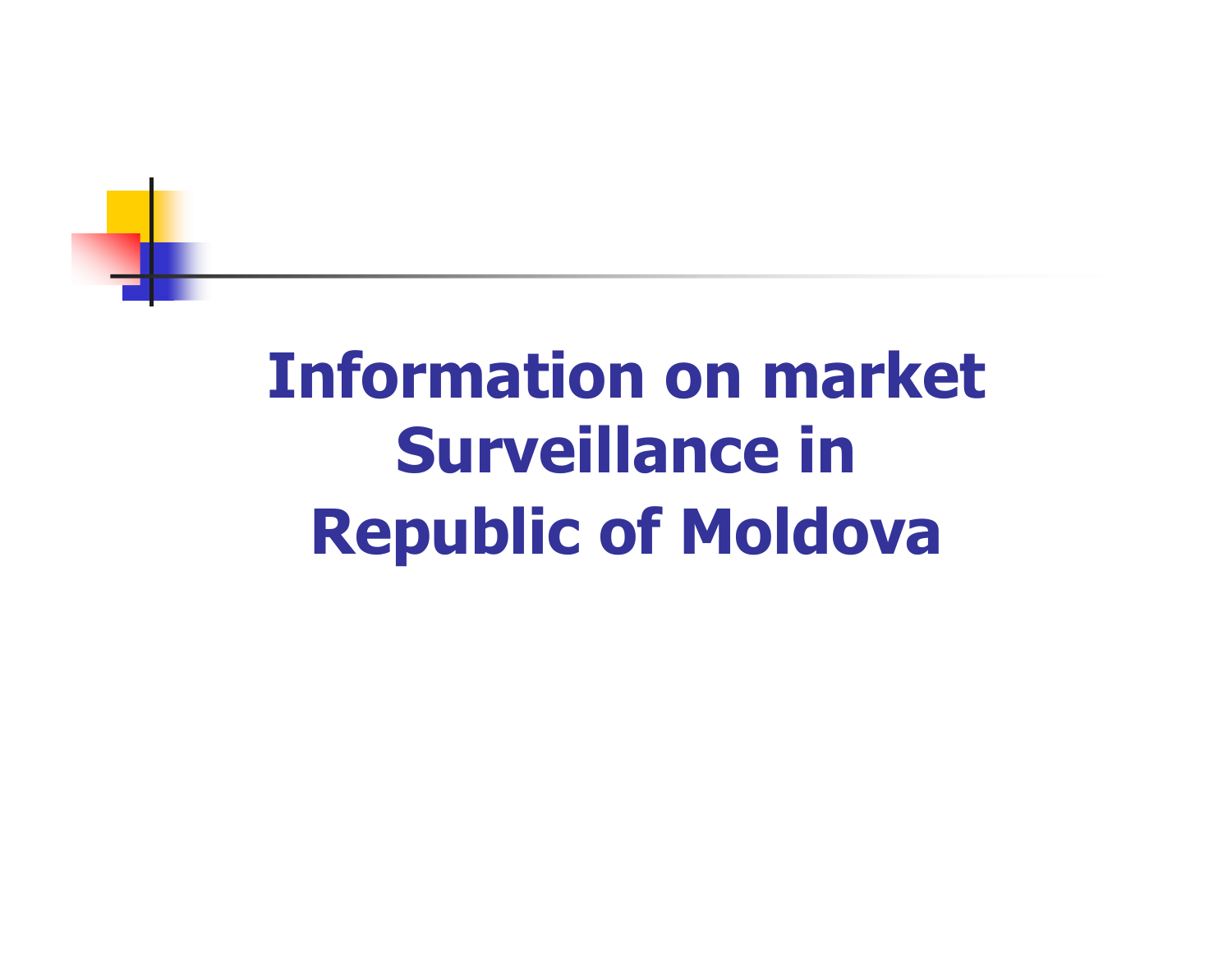## The main directions of policy in field of market surveillance in Moldova

The policy in field of market surveillance is in accordance with the tendency of Republic of Moldova to harmonize its legal framework with European one;

At 22 of March this year in Brussels there was signed the action plan Republic of Moldova –European Union. One point of this plan point out that development of market surveillance in Moldova should be based on the good practice of UE member states.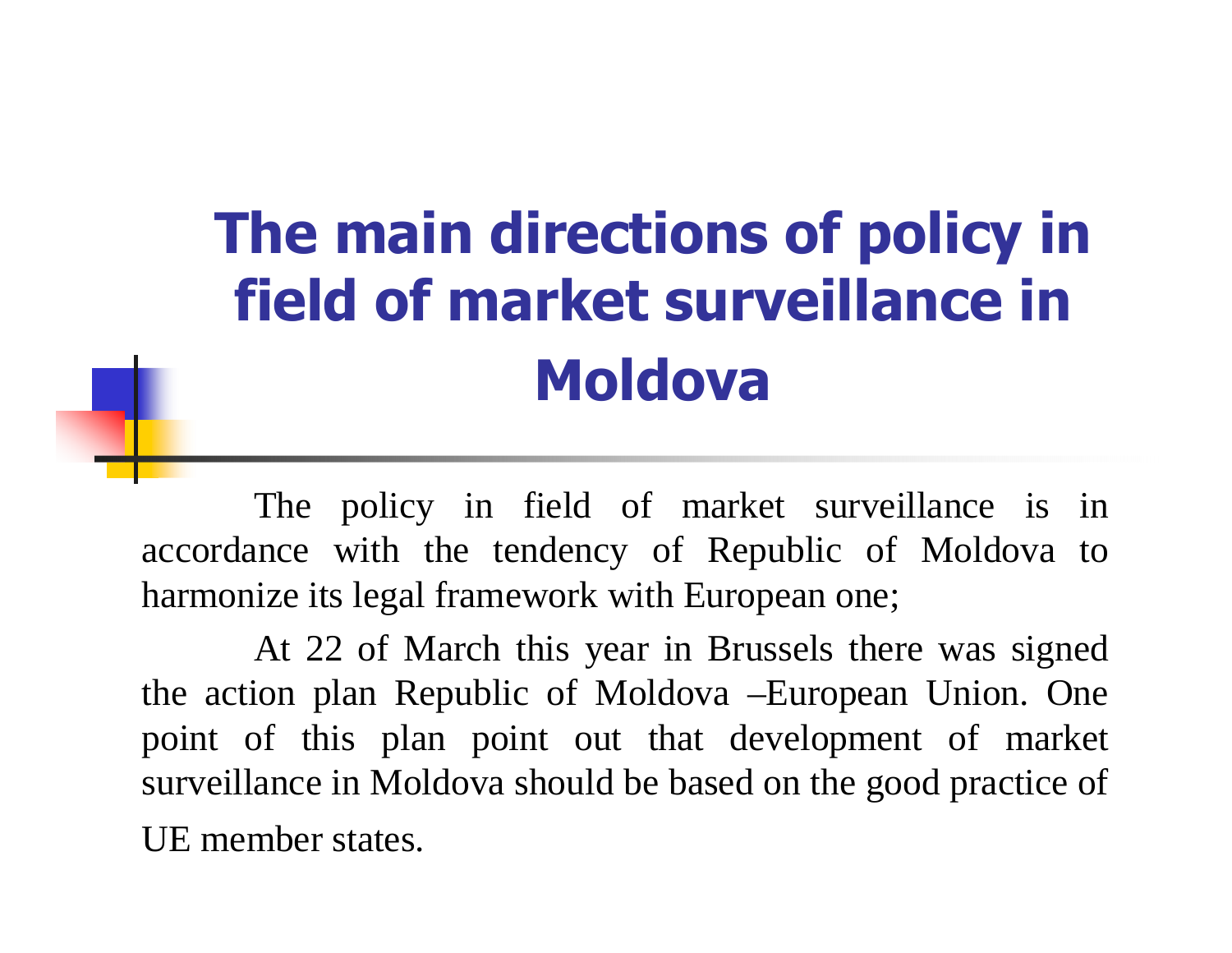Now in Moldova there took place the regulatory reform. One of the aim is to separate the activity of market surveillance from the activity of conformity assessment.

Take appropriate action against the person who placed a non-compliance product on the market.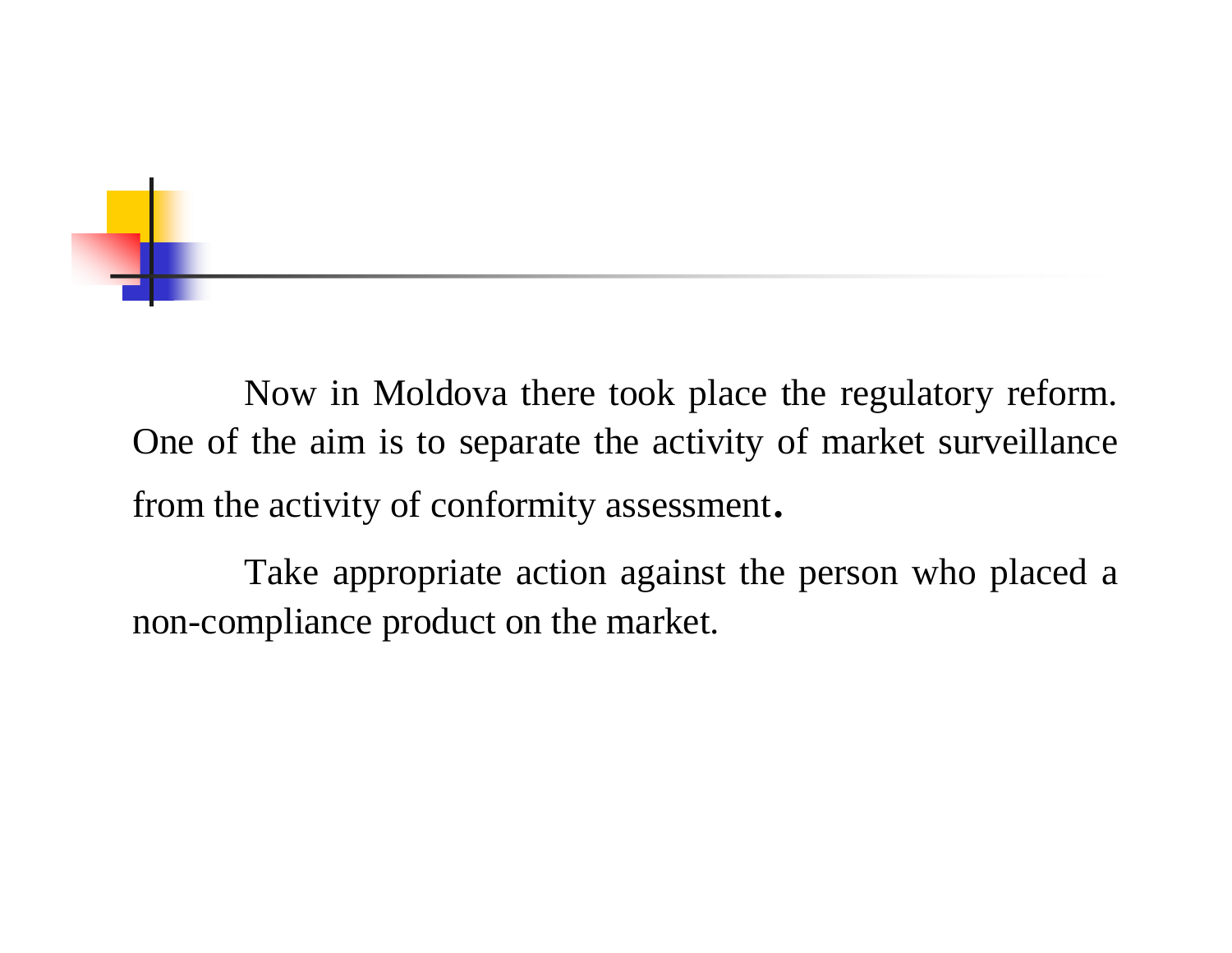## The market surveillance development ways

The government decision regarding development of state control provides:

Planning of the controls, subject of control is made taking into consideration the danger that product may imply;

To carry out the control at manufacturers only as result of non-conformities product that was found on the market.

During two last years in Republic of Moldova there took place some changes in the field of market surveillance. First of all according to a government decision it was established the definition for terms "market surveillance "and "state control."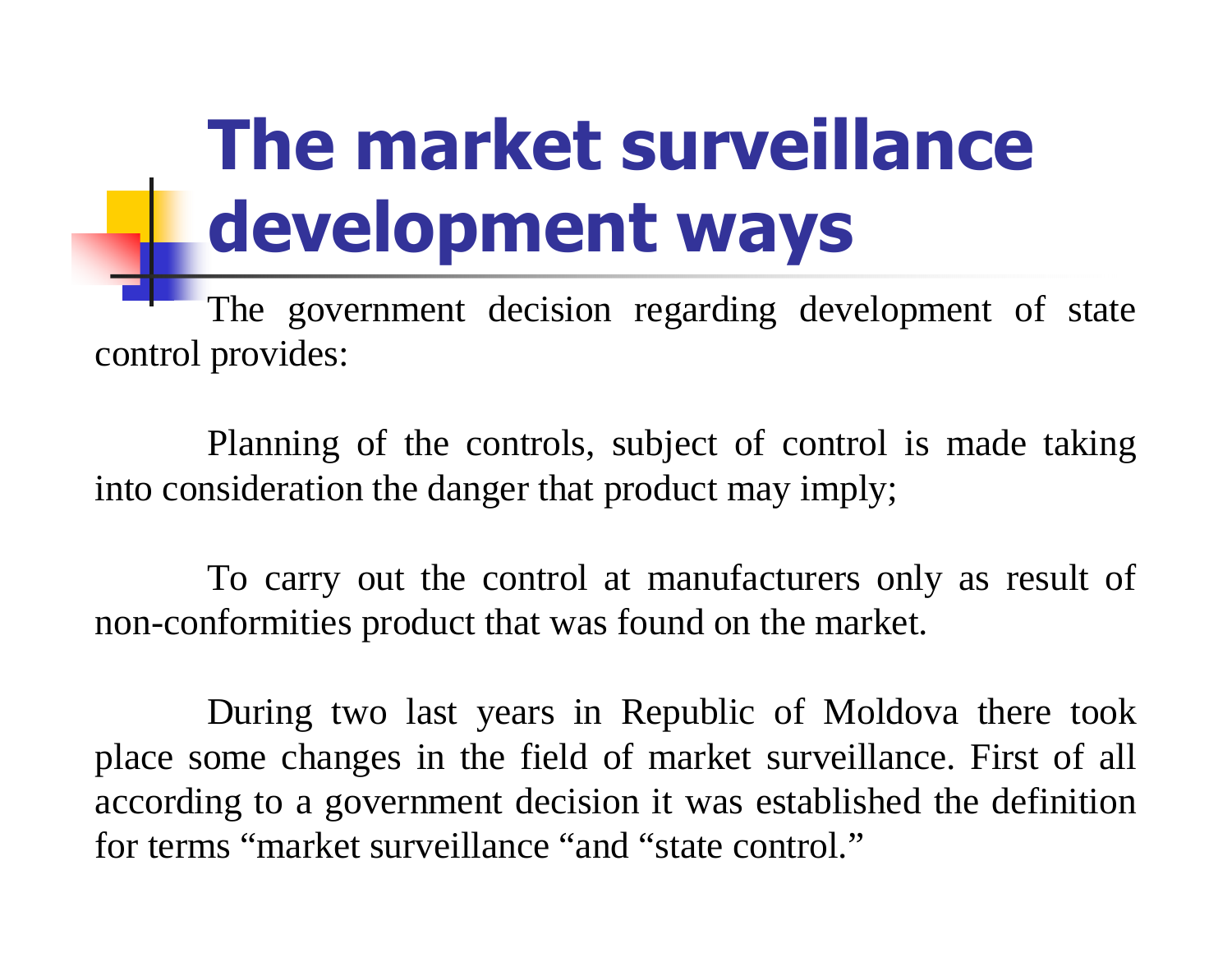A special government decision provides the authorities that are appointed perform the state control.

According this decision in order to avoid the often controls of products at manufactures premises, importers and other companies several control authorities, must go to control al altogether together at the same time to one entrepreneur.

Another new way to carry out the market surveillance is to visit the manufacturer or seller with consulting mission. When the representatives from control authorities come to producers or sellers without the control goals, but for a consulting about framework,requirements and other consulting support like partners, this activity as result is more efficiently.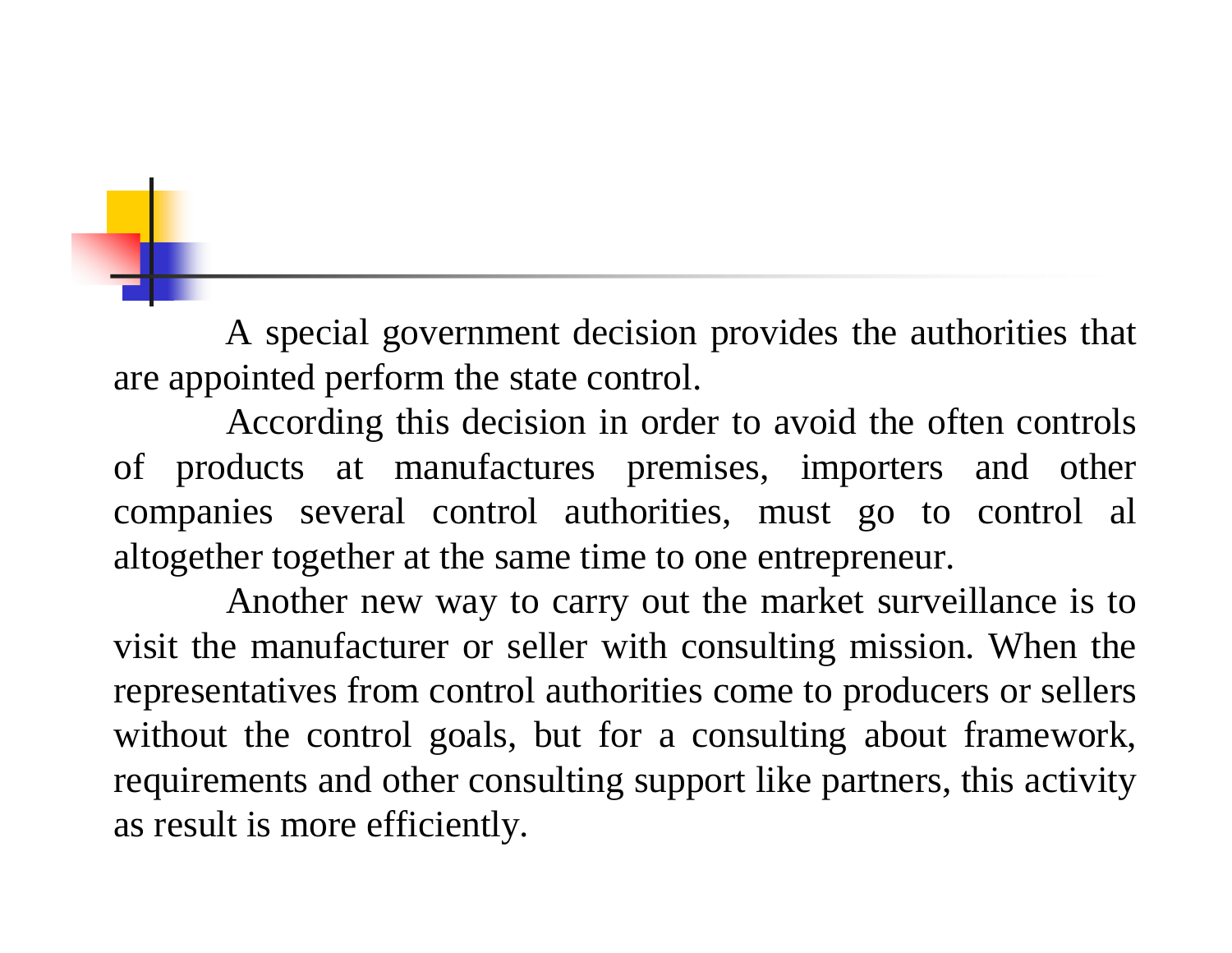A good practice is to carry out the survey over one kind of product at the same time at many entrepreneurs. As result we can determine what is the main problem in this area. For example we have made during one month the survey regarding compliance of cosmetic products, another month regarding shoes. As result after these controls we have found out that the product without complete information about product can become safe for consumers.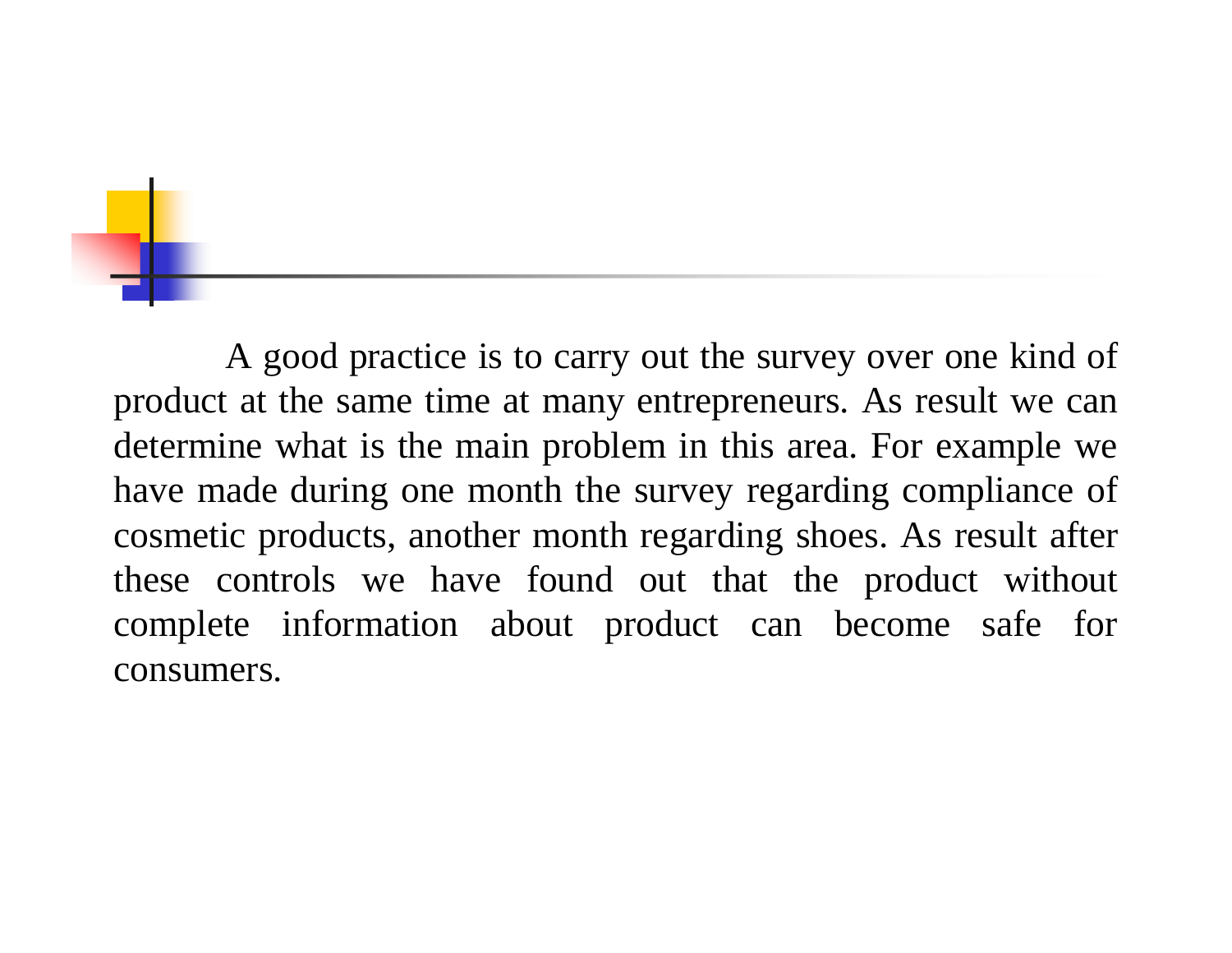In order to raise the level of market surveillance is very important to have the personnel with high level of knowledge. In this context we have of establish a system of training at least twice a year. Now we are interested in training which can involve the representative from EU member country or candidate member. As an example we can say about training which took place last year in Moldova with representative from Romania.

This year a group of state inspectors will take part in seminar in Republic of Belarus organized by EASC with topic "Market surveillance in CIS country and EU".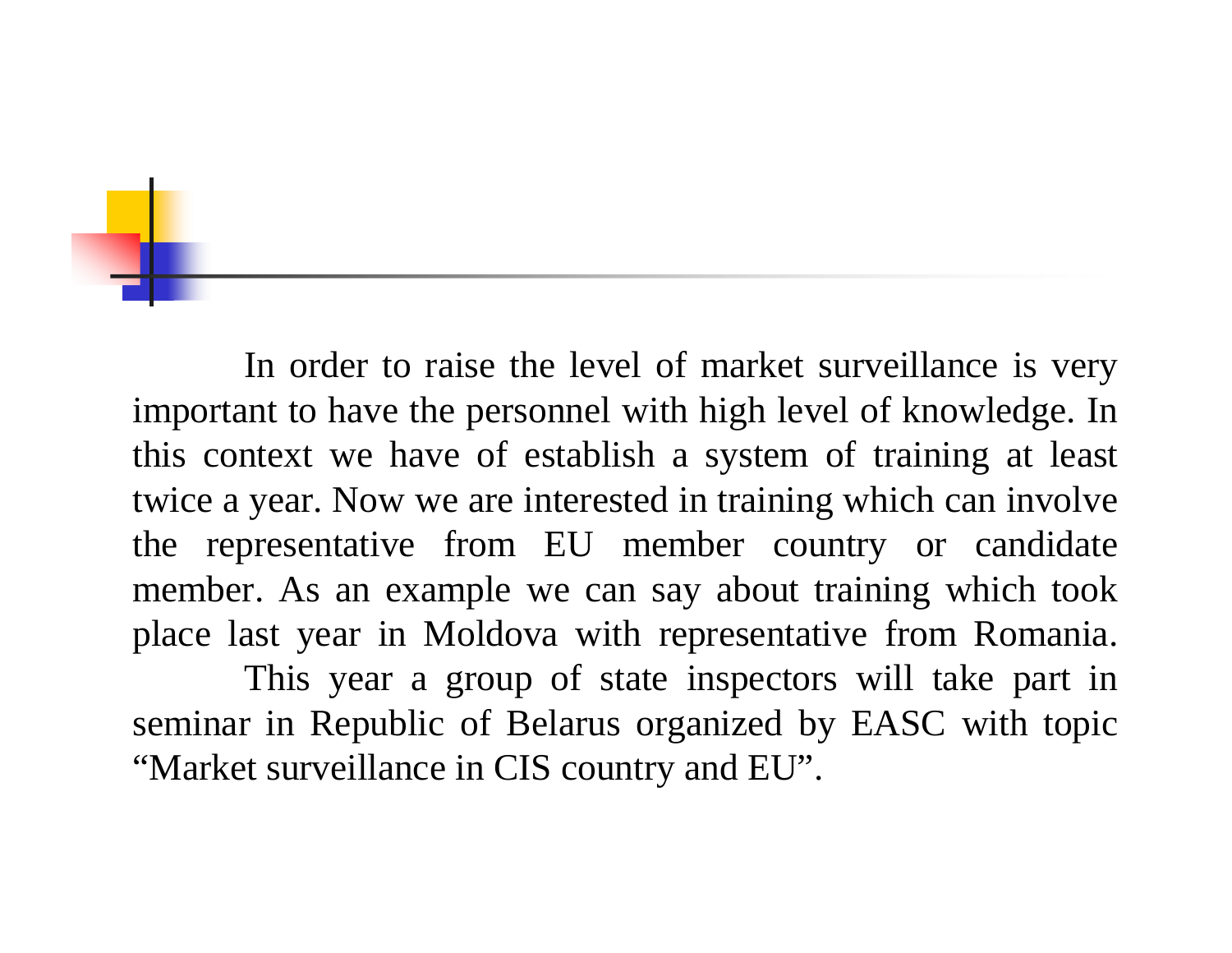On purpose to perform good market surveillance and to avoid a different approach by defferent interpreters in our system of market surveillance, there are several normative documents which provide the methodology and ways to carry out this activity

According to the mentioned methodology:

- 1. Each control must have an argument for which it was started (e.g. complaint from consumer);
- 2. To use 30 per cent of time planed for control for preparation to the control, because a good preparation for task is to have a good result;
- 3. To use not only the sanctioning tools but also and educational methods;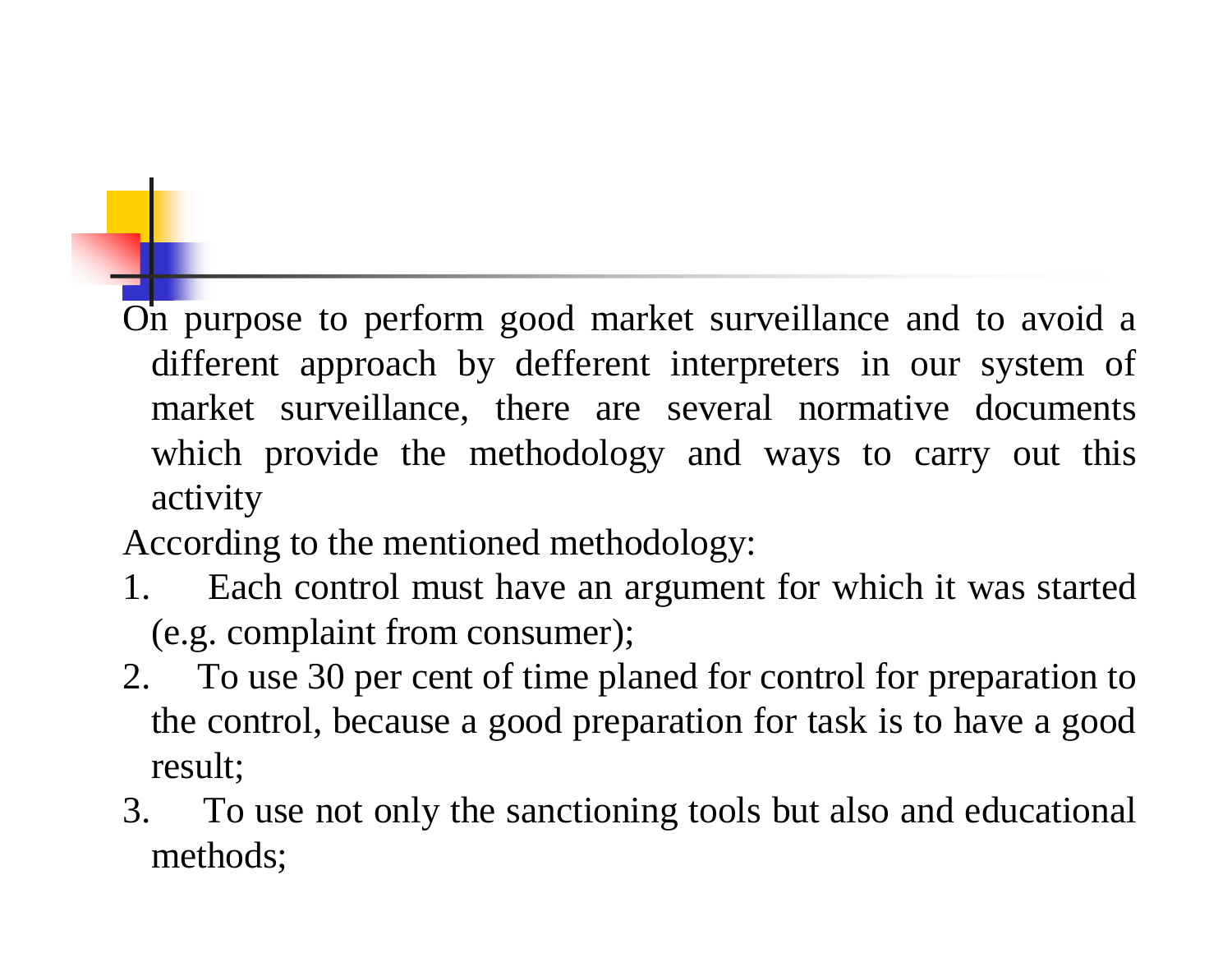## **Proposals**

We agree with those representatives who have underlined the necessity of elaboration of the terminology in the field of market surveillance. We are ready to contribute in this field. So we have sent to the secretariat the information about the terminology in field of market surveillance used in Moldova.

We consider that it is very important to start the negotiations between European Commission and UNECE aiming to conclude such agreement enabling the access to RAPEX for those UNECE countries which are not EU member.